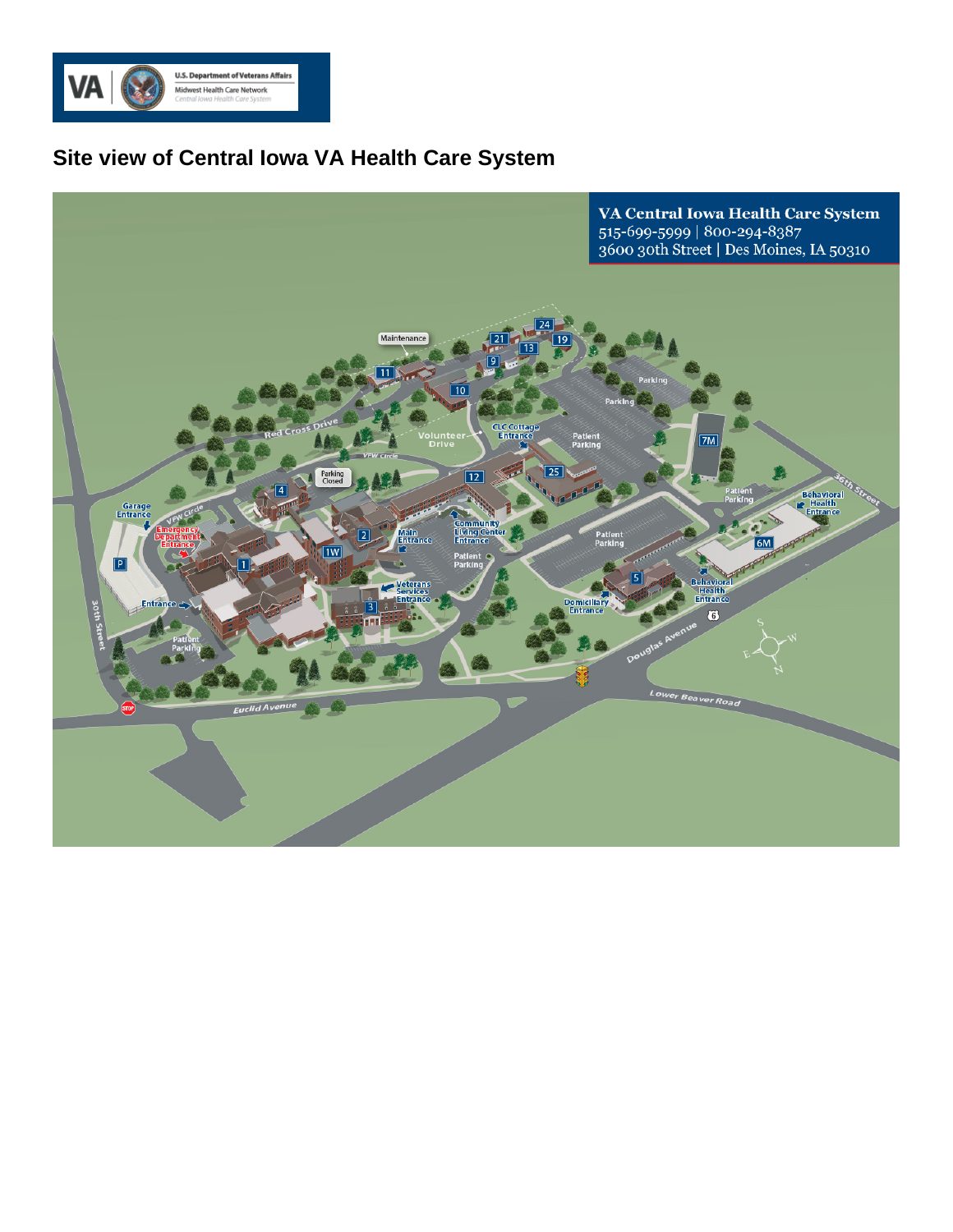| <b>Department</b>                                   | <b>Building</b>                                         | Floor               |
|-----------------------------------------------------|---------------------------------------------------------|---------------------|
| 2 West Clinic Check In                              | <b>Building 1</b><br><b>Hospital &amp; Clinics</b>      | Second Floor        |
| 2A Specialty Clinic Check In                        | <b>Building 1</b><br><b>Hospital &amp; Clinics</b>      | <b>Second Floor</b> |
| <b>3A Acute Mental Health</b>                       | <b>Building 1</b><br><b>Hospital &amp; Clinics</b>      | <b>Third Floor</b>  |
| <b>3B Inpatient Rooms</b>                           | <b>Building 1</b><br><b>Hospital &amp; Clinics</b>      | <b>Third Floor</b>  |
| <b>6M Domiciliary Waiting</b>                       | <b>Building 6M</b><br><b>Mental Health</b>              | <b>First Floor</b>  |
| <b>6M Outpatient Services Waiting</b>               | <b>Building 6M</b><br><b>Mental Health</b>              | <b>First Floor</b>  |
| After Hours Lab                                     | <b>Building 1</b><br><b>Hospital &amp; Clinics</b>      | <b>First Floor</b>  |
| <b>Agent Cashier</b>                                | <b>Building 3</b><br><b>Veterans Services</b>           | <b>First Floor</b>  |
| <b>Anticoagulation Clinic</b>                       | <b>Building 1</b><br><b>Hospital &amp; Clinics</b>      | <b>First Floor</b>  |
| <b>Audiology Check In</b>                           | <b>Building 7M</b><br>Audiology & Pain<br><b>Clinic</b> | <b>First Floor</b>  |
| <b>Building 1 Clinic Entrance</b>                   | <b>Building 1</b><br><b>Hospital &amp; Clinics</b>      | <b>First Floor</b>  |
| <b>Building 12 Entrance</b>                         | Building 12<br><b>Community Living</b><br>Center        | <b>First Floor</b>  |
| <b>Building 6M East Entrance</b>                    | <b>Building 6M</b><br><b>Mental Health</b>              | <b>First Floor</b>  |
| <b>Building 6M West Entrance</b>                    | <b>Building 6M</b><br><b>Mental Health</b>              | <b>First Floor</b>  |
| <b>Building 7M Entrance</b>                         | <b>Building 7M</b><br>Audiology & Pain<br><b>Clinic</b> | <b>First Floor</b>  |
| Canteen                                             | <b>Building 1</b><br><b>Hospital &amp; Clinics</b>      | <b>First Floor</b>  |
| Chapel                                              | <b>Building 1</b><br><b>Hospital &amp; Clinics</b>      | <b>Third Floor</b>  |
| <b>Community Living Center - A Wing First Floor</b> | Building 12<br><b>Community Living</b><br>Center        | <b>First Floor</b>  |
| Community Living Center - A Wing Second Floor       | <b>Building 12</b><br><b>Community Living</b><br>Center | <b>Second Floor</b> |
| <b>Community Living Center - A Wing Third Floor</b> | Building 12<br><b>Community Living</b><br>Center        | <b>Third Floor</b>  |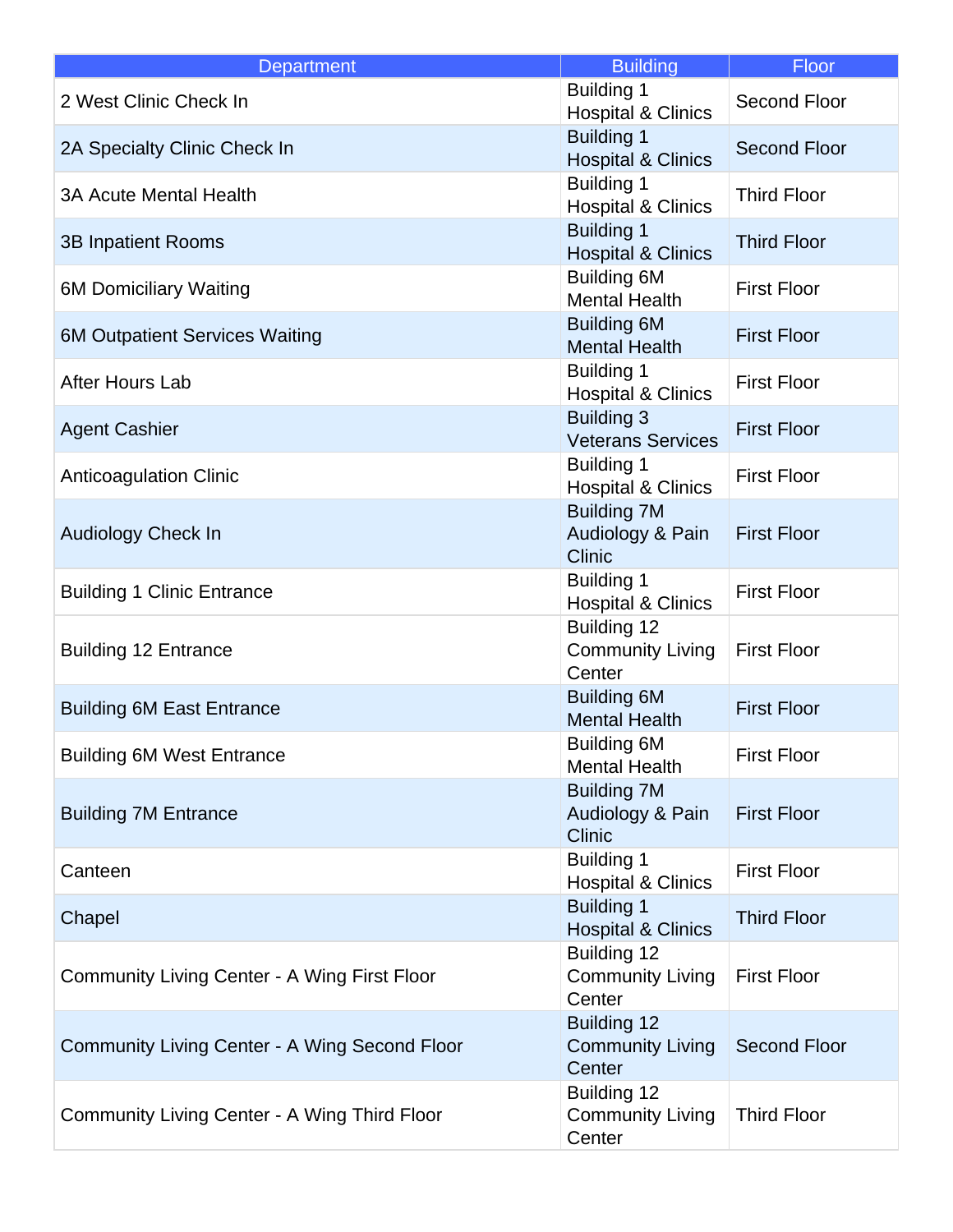| <b>Department</b>                                    | <b>Building</b>                                         | Floor               |
|------------------------------------------------------|---------------------------------------------------------|---------------------|
| <b>Community Living Center - B Wing First Floor</b>  | <b>Building 12</b><br><b>Community Living</b><br>Center | <b>First Floor</b>  |
| Community Living Center - B Wing Second Floor        | Building 12<br><b>Community Living</b><br>Center        | <b>Second Floor</b> |
| <b>Community Living Center - B Wing Third Floor</b>  | <b>Building 12</b><br><b>Community Living</b><br>Center | <b>Third Floor</b>  |
| Community Living Center - C Wing First Floor         | Building 12<br><b>Community Living</b><br>Center        | <b>First Floor</b>  |
| <b>Community Living Center - C Wing Second Floor</b> | <b>Building 12</b><br><b>Community Living</b><br>Center | <b>Second Floor</b> |
| Community Living Center - C Wing Third Floor         | Building 12<br><b>Community Living</b><br>Center        | <b>Third Floor</b>  |
| <b>DAV</b>                                           | <b>Building 3</b><br><b>Veterans Services</b>           | <b>First Floor</b>  |
| Dental/ENT Check In                                  | <b>Building 1</b><br><b>Hospital &amp; Clinics</b>      | Second Floor        |
| <b>ECHO Office</b>                                   | <b>Building 1</b><br><b>Hospital &amp; Clinics</b>      | <b>Second Floor</b> |
| <b>EKG</b>                                           | <b>Building 1</b><br><b>Hospital &amp; Clinics</b>      | Second Floor        |
| <b>Emergency Department Check-In</b>                 | <b>Building 1</b><br><b>Hospital &amp; Clinics</b>      | <b>First Floor</b>  |
| <b>Emergency Department Entrance</b>                 | <b>Building 1</b><br><b>Hospital &amp; Clinics</b>      | <b>First Floor</b>  |
| <b>Endoscopy GI Clinic Check In</b>                  | <b>Building 1</b><br><b>Hospital &amp; Clinics</b>      | <b>Fourth Floor</b> |
| Eye Clinic Check In                                  | <b>Building 1</b><br><b>Hospital &amp; Clinics</b>      | Second Floor        |
| <b>Hospice Palliative Care</b>                       | <b>Building 1</b><br><b>Hospital &amp; Clinics</b>      | <b>First Floor</b>  |
| Imaging/MRI/XRay                                     | <b>Building 1</b><br><b>Hospital &amp; Clinics</b>      | <b>First Floor</b>  |
| Intensive Care Unit (ICU)                            | <b>Building 1</b><br><b>Hospital &amp; Clinics</b>      | <b>Third Floor</b>  |
| Low Vision & Optometry Check In                      | <b>Building 7M</b><br>Audiology & Pain<br>Clinic        | <b>First Floor</b>  |
| Main Entrance Building 1 & 2                         | <b>Building 1</b><br><b>Hospital &amp; Clinics</b>      | <b>First Floor</b>  |
| Main Entrance Building 3                             | <b>Building 3</b><br><b>Veterans Services</b>           | <b>First Floor</b>  |